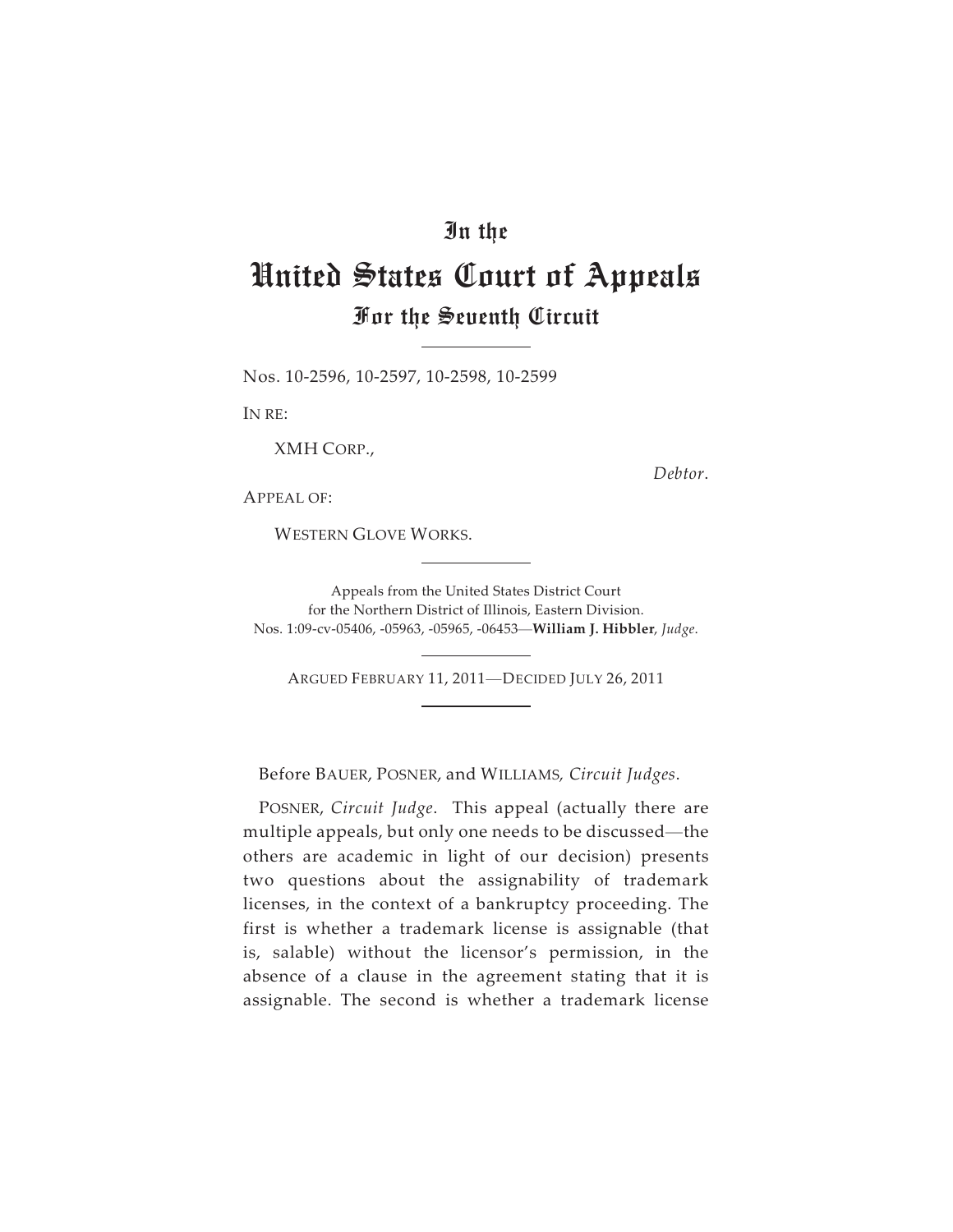can be "implied" in an agreement that does not say it's a trademark license.

In 2009 a clothing firm named XMH (formerly Hartmarx) sought relief, along with a number of its subsidiaries including one named Simply Blue, under Chapter 11 of the Bankruptcy Code. As debtor in possession XMH asked the bankruptcy court for permission to sell Simply Blue's assets to Emerisque Brands and SKNL (we'll call these "the purchasers"). See 11 U.S.C. § 363. The court gave its permission. XMH told the court that an executory contract between Blue and Western Glove Works, another clothing firm, would be assigned to the purchasers because it was an asset of Blue. Western Glove Works objected to the assignment. It argued that the contract was a sublicense to Blue of a trademark licensed by Western and couldn't be assigned without its permispurchasers because it was an as<br>Works objected to the assigr<br>contract was a sublicense to Bl<br>by Western and couldn't be as<br>sion—which it refused to give.

The bankruptcy judge, persuaded by Western, ruled that the contract couldn't be assigned to the purchasers because Western wouldn't consent to the assignment. XMH appealed the ruling to the district court, while seeking to circumvent it by renegotiating its contract with the purchasers. Under the new contract Blue would retain title to the contract but the purchasers would assume all the duties that Blue had owed to Western under the contract and would receive all the fees to which Blue had been entitled by it.

The bankruptcy judge allowed the amendment, although it was a transparent evasion of his order forbidding assignment. Western appealed. Meanwhile the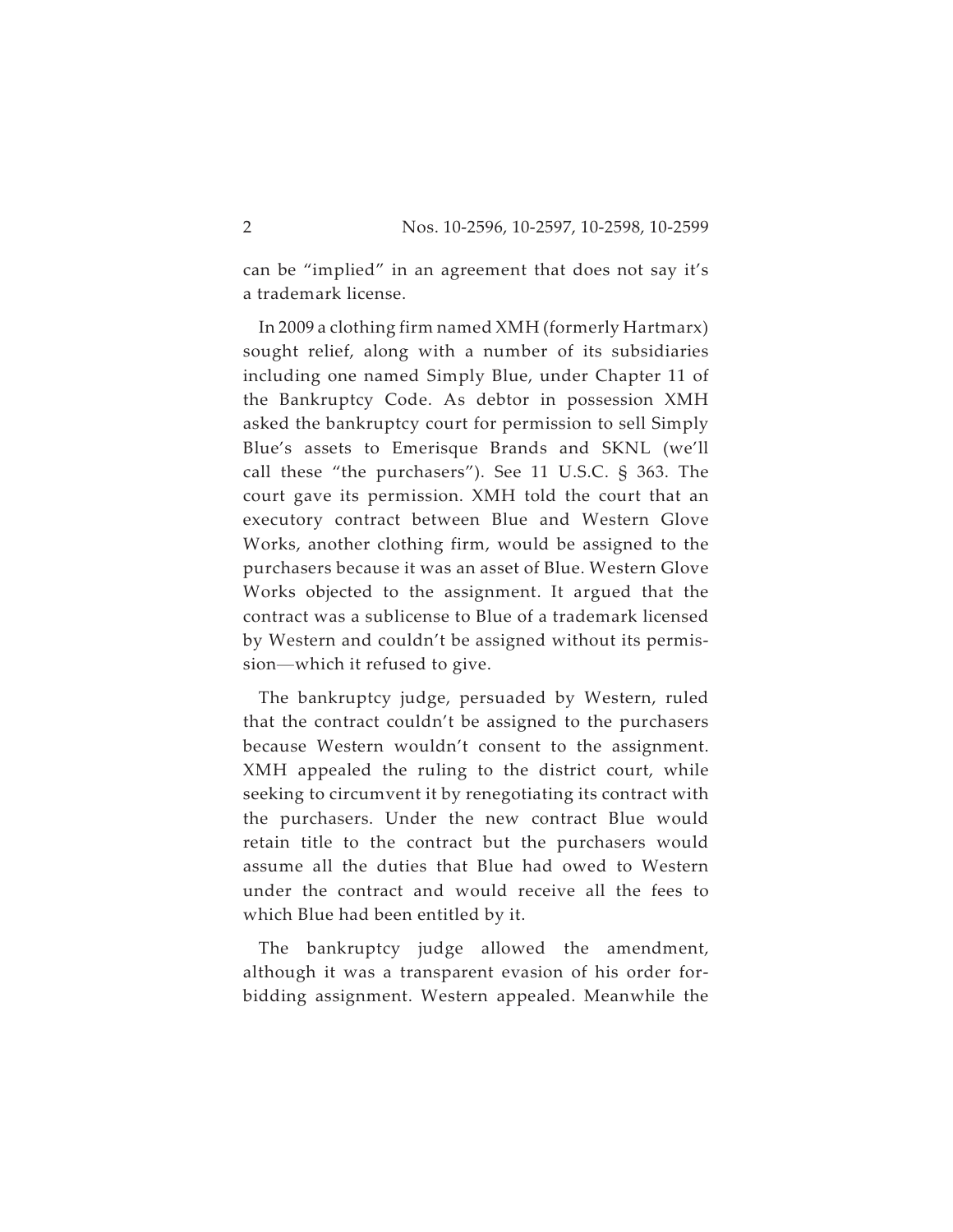district court, addressing XMH's appeal to it, granted a motion by the purchasers to be substituted for XMH and then ruled that the bankruptcy judge's order barring assignment of the (original) contract between Western and Blue was erroneous. This ruling disposed of Western's appeal, precipitating its appeal to us.

Western argues first that the purchasers of Blue's assets, who are also the assignees of Blue's contract with Western, waived their right to litigate the case in the district court, and in our court as well, because they didn't appeal the bankruptcy court's order forbidding assignment. XMH was the only appellant in the district court, and Western contends that because XMH is no longer a party the case should be treated as having ended with the bankruptcy court's decision in favor of Western.

But XMH's interest in the contract hadn't evaporated; it had merely migrated to the purchasers, who now stand in XMH's shoes. XMH had ceased to have any stake in the dispute with Western after it divested itself of Blue, the assets of which included Blue's contract with Western. That divestment occurred while XMH's appeal to the district court was pending, but there is nothing problematic about substituting a party into a litigation because it has succeeded to the interest of the original party. A party can lose its case in the lower court, and then assign the claim on which its case is based to someone else, and the assignee can take the case up on appeal. *Plumb v. Fluid Pump Service, Inc.*, 124 F.3d 849, 864 (7th Cir. 1997); *Cordes & Co. Financial Services, Inc. v.*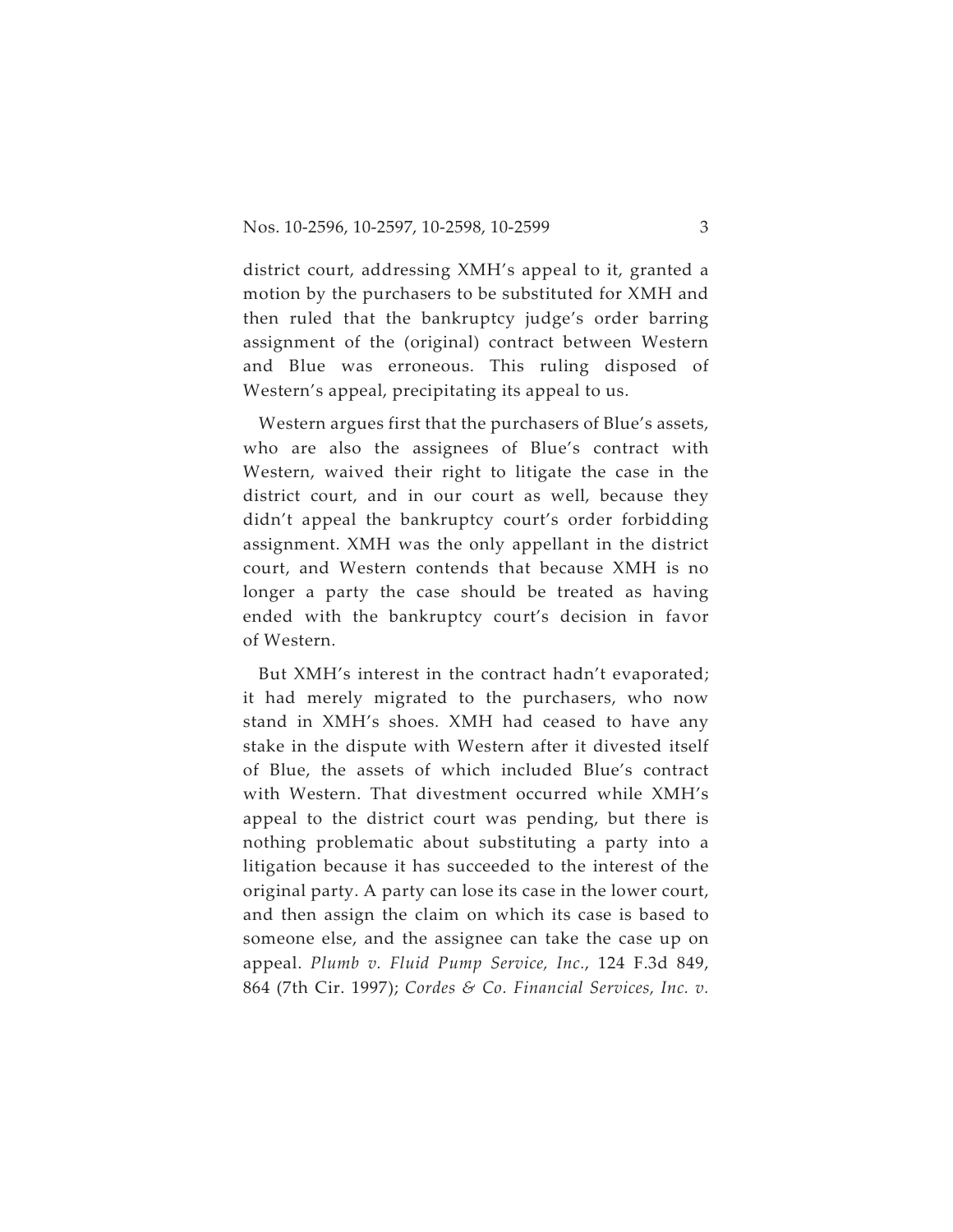*A.G. Edwards & Sons, Inc.*, 502 F.3d 91, 102-03 (2d Cir. 2007); see generally 6A Charles Alan Wright et al., *Federal Practice and Procedure* § 1545, pp. 346-51 (2d ed. 1990). That is essentially what happened here.

The only oddity is that as a result of the substitution of parties we now have a bankruptcy appeal to which neither the bankrupt nor a trustee is a party: we have a suit by Western against purchasers of assets from the bankrupt estate. But it would be silly to tell the parties to start over, in federal district court if there is diversity of citizenship and in state court otherwise. (Suits over assignments of trademark licenses are deemed to arise under state rather than federal law, even when the trademark is federally registered. *International Armor & Limousine Co. v. Moloney Coachbuilders, Inc.*, 272 F.3d 912, 914-17 (7th Cir. 2001); *Gibraltar, P.R., Inc. v. Otoki Group, Inc.*, 104 F.3d 616, 618-19 (4th Cir. 1997); cf. *Gaiman v. McFarlane*, 360 F.3d 644, 652 (7th Cir. 2004); *T.B. Harms Co. v. Eliscu*, 339 F.2d 823, 824, 828 (2d Cir. 1964) (Friendly, J.).) The record was made in the bankruptcy court; and anyway when a case is within federal jurisdiction when filed, later events, which would have precluded jurisdiction had they occurred before the case was filed, do not (with immaterial exceptions) deprive the federal court of jurisdiction. E.g., *Mollan v. Torrance*, 22 U.S. (9 Wheat.) 537, 539-40 (1824); *Cunningham Charter Corp. v. Learjet, Inc.*, 592 F.3d 805, 807 (7th Cir. 2010).

There is another jurisdictional issue. The purchasers argue that the district court's order setting aside the bankruptcy court's ruling that the contract between Blue and Western was not assignable was not a final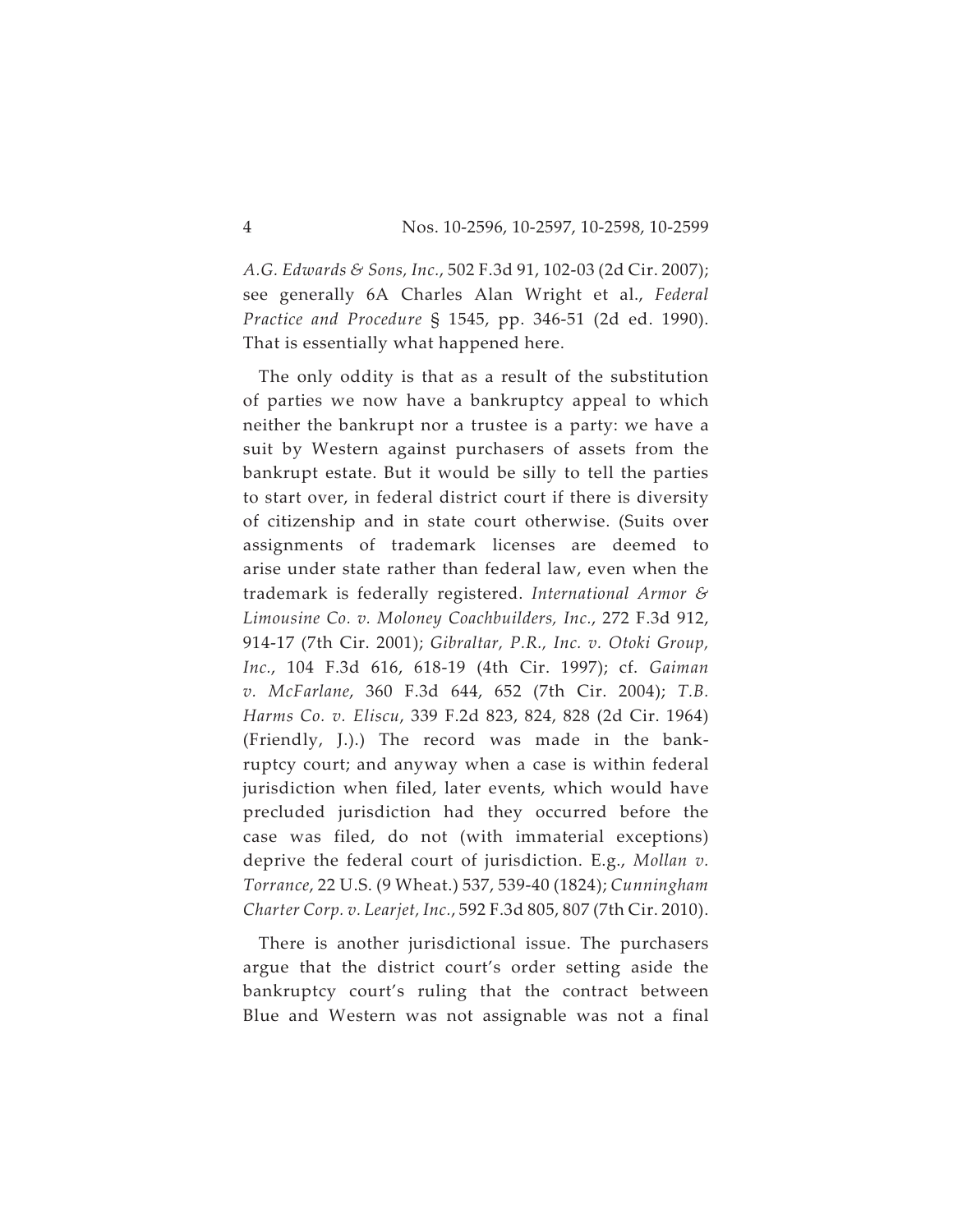order, because the district court remanded the case to the bankruptcy court to make a final decision regarding whether to permit assignment. A debtor in possession may not assume and assign an executory contract if he has defaulted on it unless he satisfies the bankruptcy court that he's cured the default, 11 U.S.C.  $\S$  365(b)(1); *In re UAL Corp.*, 635 F.3d 312, 315 (7th Cir. 2011); and he must also provide assurance that the assignee will perform the contract. 11 U.S.C. § 365(f)(2).

But an order, even though not literally final, is appealable if all that remains to be done on remand to make it final is a "ministerial" ruling by the lower court. *In re Holland*, 539 F.3d 563, 565 (7th Cir. 2008); *In re A.G. Financial Service Center, Inc.*, 395 F.3d 410, 413 (7th Cir. 2005); *In re Lopez*, 116 F.3d 1191, 1192-93 (7th Cir. 1997); *In re Northwood Properties, LLC*, 509 F.3d 15, 21 and n. 2 (1st Cir. 2007); *In re Hicks*, 491 F.3d 1136, 1139 (10th Cir. 2007); *In re Cortez*, 457 F.3d 448, 453-54 (5th Cir. 2006). That means, as a practical matter, a ruling unlikely to give rise to a controversy that would trigger a further appeal. In *Lopez* we gave the example of "calculating prejudgment interest when the amount of the judgment, the interest rate, and the period over which the interest is to be calculated are all uncontested." 116 F.3d at 1192. We pointed out that "in such a case, the proceedings on remand are highly unlikely to generate a further appeal, so deciding the issue appealed from immediately will save time without raising the spectre of piecemeal appeals. remand are highly unlikely to generate a further appeal, so deciding the issue appealed from immediately will save time without raising the spectre of piecemeal ap-Circuit has created two multifactor tests, see, e.g., *In re Fowler*, 394 F.3d 1208, 1211 (9th Cir. 2005), which strikes us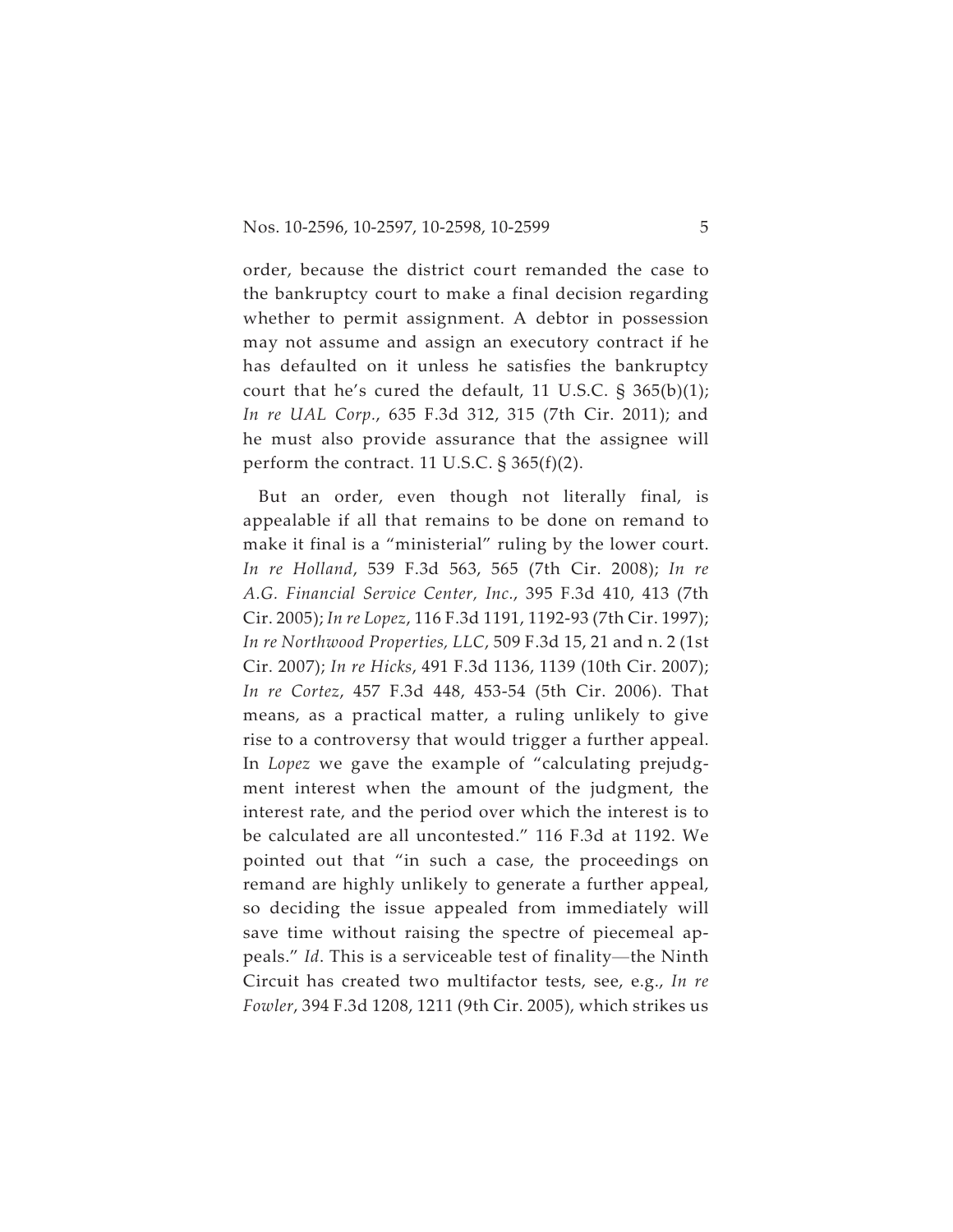as overkill. As there are no further issues regarding the 8<br>Bas overkill. As there are no further issues regarding the<br>assignment of the contract between Western and Blue no creditor has objected and Western has stipulated that there was no default by Blue and that adequate as overkill. As there are no further issues regarding the<br>assignment of the contract between Western and Blue—<br>no creditor has objected and Western has stipulated<br>that there was no default by Blue and that adequate<br>assuran the bankruptcy court has to do on remand (if we affirm) is to enter, with no further proceedings or analysis, an order saying that the contract can be assigned to the purchasers.

So we come at last to the merits of the appeal. Section  $365(c)(1)$  of the Bankruptcy Code limits the assignment of an executory contract of the debtor if "applicable law" authorizes the other party to the contract to refuse to accept performance from an assignee "whether or not such contract . . . prohibits or restricts assignment." The other party is Western and the assignees whom Western refuses to accept as substitute performers for Blue are the two assignees. The contract does not prohibit or other party is Western and the assignees whom Western refuses to accept as substitute performers for Blue are the two assignees. The contract does not prohibit or ruptcy court could override the restriction unless "applicable law" entitles the other party to refuse to accept the substitution of the assignee for the assignor. 11 U.S.C. § 365(f); *FutureSource LLC v. Reuters Ltd.*, 312 F.3d 281, 286-87 (7th Cir. 2002); *In re Midway Airlines, Inc.*, 6 F.3d 492, 495-96 (7th Cir. 1993).

The applicable law on which Western relies is trademark law. The contract with Blue recites that Western is a licensee of the trademark "Jag Jeans." ("Jag" is a federally registered trademark, owned by the Jag Licensing LLC, for "push-up pads for women's bra-style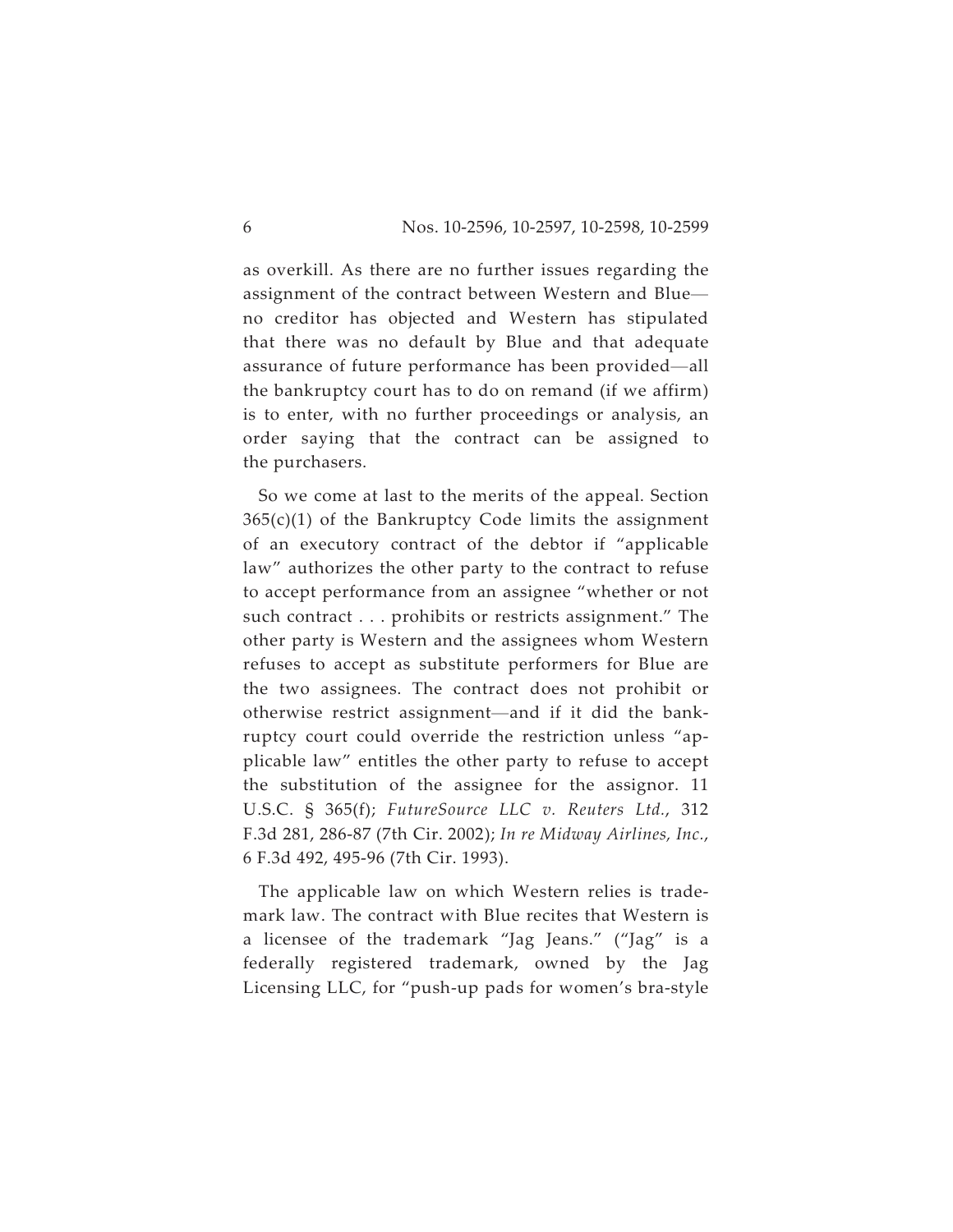tops; sweatshirts; pants; skirts; shorts; jeans; jackets; tops; knit tops"; we do not know whether "Jag Jeans" is another trademark owned by that company and licensed to Western, or a misnomer of the trademark "Jag.") The contract says that Western "hereby grants" Blue, which "has been formed for the purpose of designing apparel, sourcing apparel (that is, arranging for the manufacture and importation of apparel), and selling apparel," a license (that is, a sublicense) "to sell womens' jeanswear bearing the Trademark . . . [until] December 31, 2002." Blue agreed to pay Western a license fee of 12.5 percent of Blue's net sales of the trademarked apparel during the period in which the contract was in effect. Remarkably, the period was only two weeks, for the contract had taken effect on December 17.

The contract further provided that during the year following the expiration of the trademark sublicense, Western would once again "sell, for its own account, the Trademarked Apparel," while Blue would provide a variety of services related to that apparel, including "sourcing services," "marketing and sales services," "merchandising services," and "customer service." Western would "control and . . . be financially responsible for all other aspects of the production and sale of the Trademarked Apparel, including, by way of example, purchasing the apparel from [Blue's] sources, setting prices, approving the credit of prospective customers, importation, warehousing, shipping, distribution, invoicing, and collection of accounts." For the services that Blue would be providing, Western would pay Blue a fee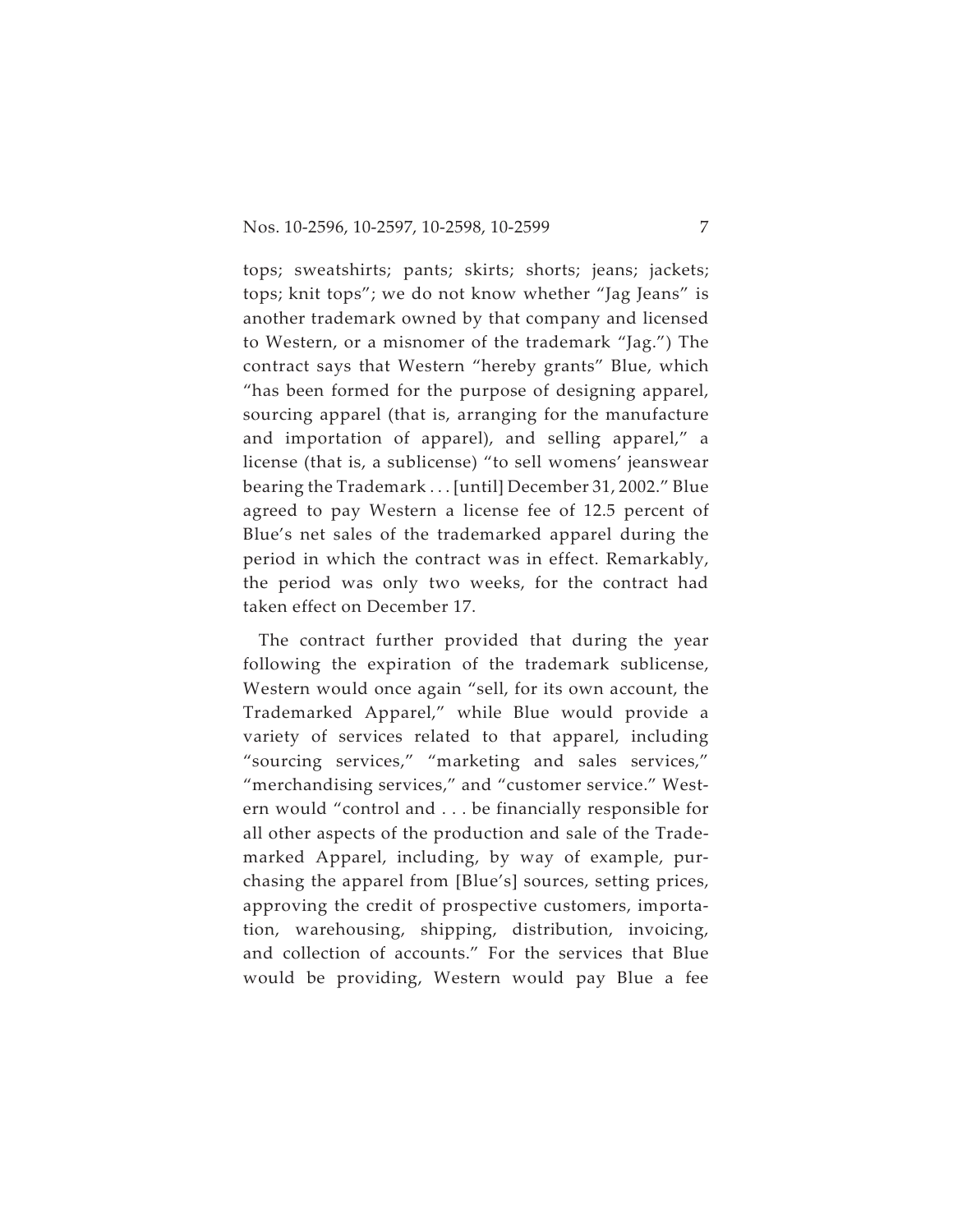equal to 30 percent of Western's "Net Sales of Trademarked Apparel."

We don't know why the parties created a trademark sublicense to last only two weeks; the lawyers could not explain it at argument and no evidence was presented in the courts below. Maybe the parties didn't know either, because in March 2003, three months after the expiration of the sublicense, they agreed to extend it (retroactively to January 1, 2003, the day after the expiration of the original, two-week sublicense) to June 30 of that year and also agreed that the services provisions of the contract, which were to have kicked in on January 1, would now kick in on July 1 and run until June 30, 2007. Blue was also given an option to renew them for an additional four years, and it did renew them, in April 2007, and at that time it was given two further five-year renewal options, which allow the purchasers, if the assignment is permitted, to extend that part of the contract to the end of 2021.

We are guessing that the purpose of keeping the trademark sublicense in force for an additional six months was to give the parties a chance to decide that maybe the license with a 12.5 percent royalty based on the price of the trademarked jeans set by Blue was a superior method of regulating the relation between the parties than a services agreement that would give Blue 30 percent of the price set by Western.

In any event, if the contract still included a trademark sublicense when XMH attempted to assign the contract to the purchasers, it was not assignable. The term "appli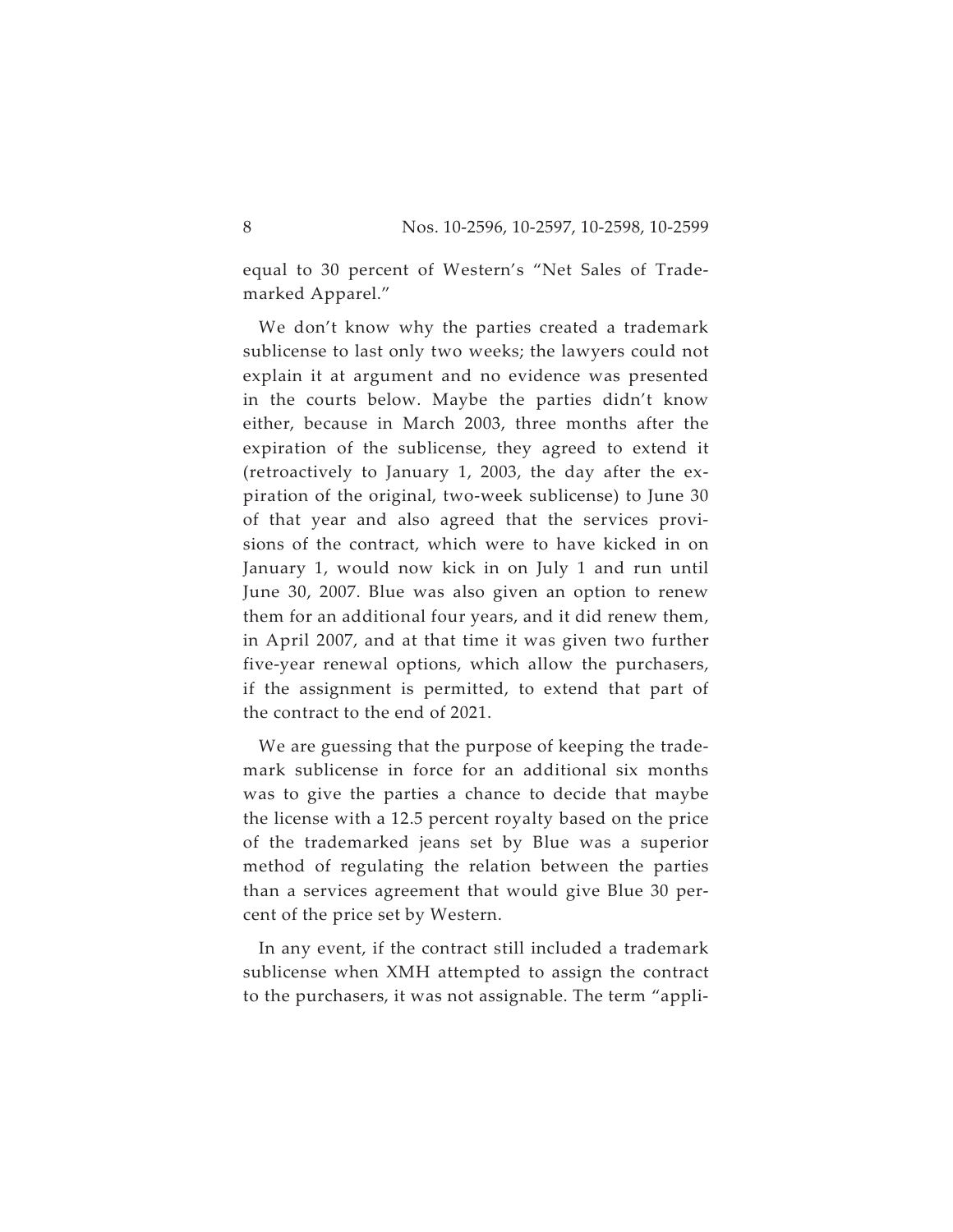cable law" means any law applicable to a contract, other than bankruptcy law, *In re Sunterra Corp.*, 361 F.3d 257, 261 n. 5 (4th Cir. 2004); *In re Pioneer Ford Sales, Inc.,* 729 F.2d 27, 28 (1st Cir. 1984); *In re Wellington Vision, Inc.*, 364 B.R. 129, 135 (S.D. Fla. 2007), since bankruptcy law would permit any assignment that was in the best interest of the creditors, subject to the limitations in section 365 previously discussed. So trademark law is applicable law.<br>Unfortunately the parties haven't told us whether the<br>applicable trademark law is federal or state, or if the<br>latter which state's law is applicable (the contract<br>does n Unfortunately the parties haven't told us whether the applicable trademark law is federal or state, or if the latter which state's law is applicable (the contract matter which nation's, since Western is a Canadian firm. (Blue's headquarters are in the State of Washington.) None of this matters, though, because as far as we've been able to determine, the universal rule is that trademark licenses are not assignable in the absence of a clause expressly authorizing assignment. *Miller v. Glenn Miller Productions, Inc.*, 454 F.3d 975, 988 (9th Cir. 2006) (per curiam); *In re N.C.P. Marketing Group, Inc.*, 337 B.R. 230, 235-36 (D. Nev. 2005); 3 *McCarthy on Trademarks* § 18:43, pp. 18-92 to 18-93 (4th ed. 2010). "The purpose of a trademark, after all, is to identify a good or service to the consumer, and identity implies consistency and a correlative duty to make sure that the good or service really is of consistent quality, i.e., really is the same good or service. If the owner of the trademark has broken off business relations with a licensee he cannot ensure the continued quality of the (ex-)licensee's operation, whose continued use of the trademark is therefore a violation of trademark law." *Gorenstein Enterprises, Inc. v. Quality Care-*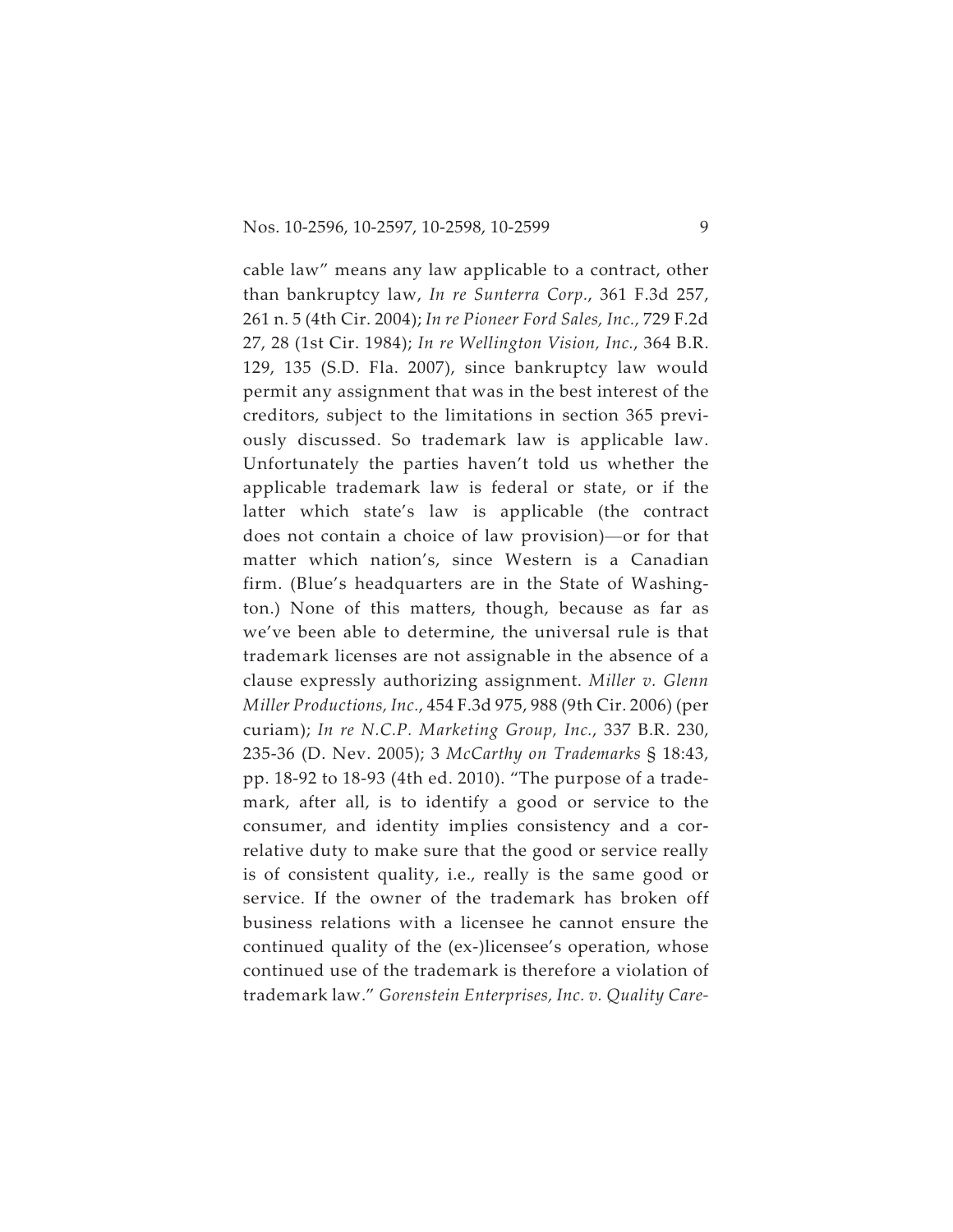*USA, Inc.*, 874 F.2d 431, 435 (7th Cir. 1989). It is even worse if the ex-licensee, rather than continuing to use the trademark himself, has sublicensed it.

A trademark is a shorthand designation of a brand. It conveys information that allows the consumer to say to himself, "I need not investigate the attributes of the product I am about to purchase because the trademark is a shorthand way of telling me that the attributes are the same as that of the like-branded product I enjoyed earlier." If without notice the seller reduces the quality of his brand, the trademark becomes deceptive because its assurance of continuity of quality is no longer truthful. That is why the licensee is not permitted to sub-<br>license the trademark to a seller over whom the trade-<br>mark owner, having no contract with the sublicensee,<br>will have no control. It's also the reason that transfers o license the trademark to a seller over whom the trademark owner, having no contract with the sublicensee, will have no control. It's also the reason that transfers of license the trademark to a seller over whom the trade-<br>mark owner, having no contract with the sublicensee,<br>will have no control. It's also the reason that transfers of<br>trademarks "in gross"—that is, apart from the assets E.g., *United Drug Co. v. Theodore Rectanus Co.*, 248 U.S. 90, 96-97 (1918); *Green River Bottling Co. v. Green River Corp.*, 997 F.2d 359, 361-62 (7th Cir. 1993); 3 McCarthy, *supra*, § 18:3, pp. 18-8 to 18-9. If as a purchase in gross implies, the buyer doesn't want the assets that the seller had used to produce the trademarked good, this probably means<br>that they are more valuable in some other employment—or<br>perhaps the buyer doesn't want them because he is plan-<br>ning to reduce the quality of the product so that he can 997 F.2d 359, 361-62 (7th Cir. 1993); 3 McCarthy, *supra*, § 18:3, pp. 18-8 to 18-9. If as a purchase in gross implies, the buyer doesn't want the assets that the seller had used to produce the trademarked good, this prob perhaps the buyer doesn't want them because he is planning to reduce the quality of the product so that he can use is either leaving the market or going out of business perhaps the buyer doesn't want them because he is planning to reduce the quality of the product so that he can use cheaper inputs to produce it. In either case—the seller is either leaving the market or going out of busine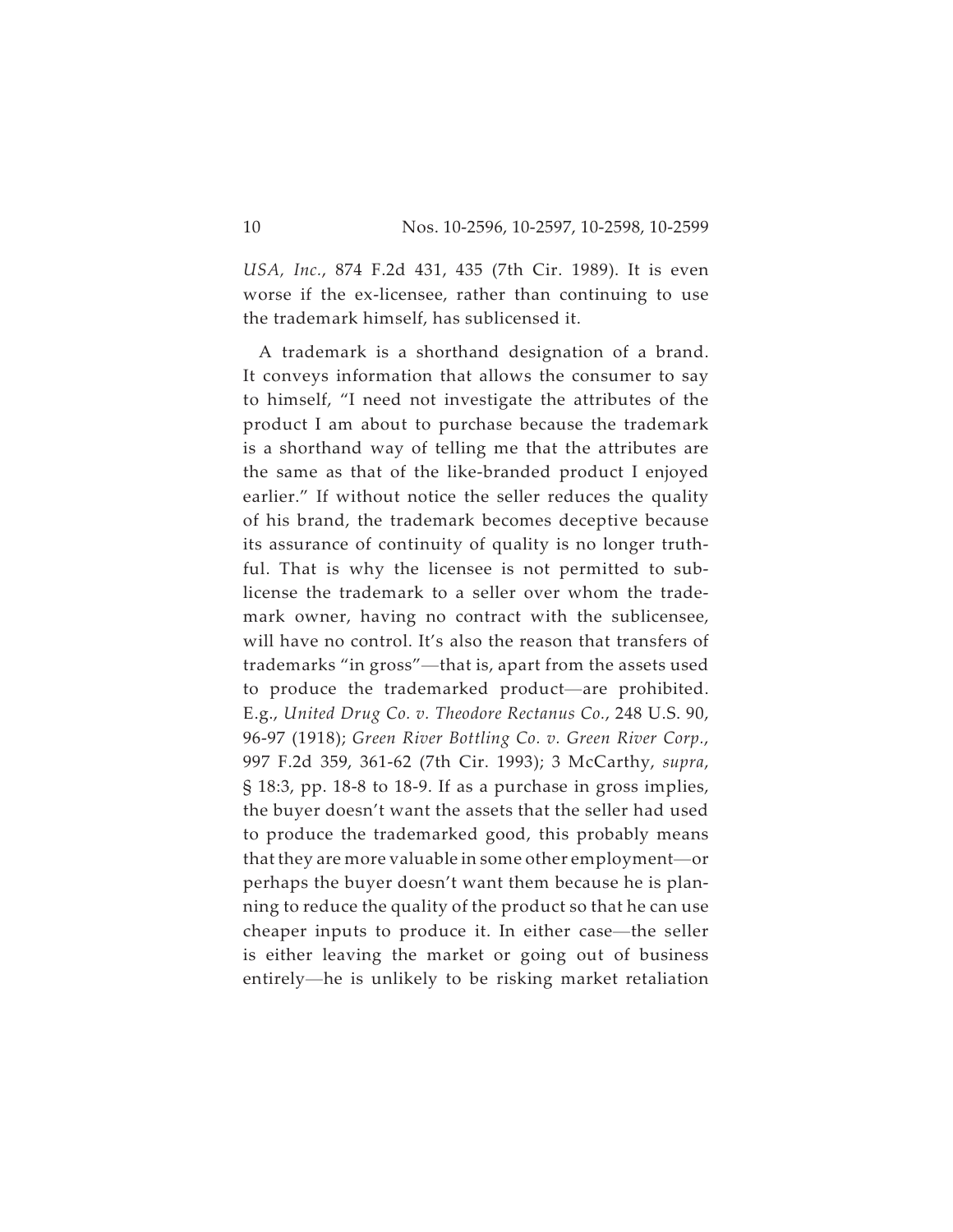for selling a trademark that will be used by another firm to deceive consumers.

Often the owner of a trademark will find that the most efficient way to exploit it is to license the production of the trademarked good to another company, which may have lower costs of production or other advantages over the trademark's owner. Normally the owner who does this will not want the licensee to be allowed to assign the license (that is, sublicense the trademark) without the owner's consent, because while the owner will have picked his licensee because of confidence that he will not degrade the quality of the trademarked product he can have no similar assurance with respect to some unknown future sublicensee.

Because this is the normal reaction of a trademark owner, it makes sense to make the rule that a trademark license is not assignable without the owner's to some unknown future sublicensee.<br>Because this is the normal reaction of a trademark<br>owner, it makes sense to make the rule that a trade-<br>mark license is not assignable without the owner's<br>express permission a rule of co called a "default" rule because it is the rule if the parties do not provide otherwise (as they are allowed to do). Default rules economize on the costs of contracts by saving the parties the bother of negotiating a provision ralled a "default" rule because it is the rule if the parties<br>do not provide otherwise (as they are allowed to do).<br>Default rules economize on the costs of contracts by<br>saving the parties the bother of negotiating a provis that does not want such a provision are free to contract around it but the majority is saved that bother and expense. E.g., *Wal-Mart Stores, Inc. Associates' Health & Welfare Plan v. Wells*, 213 F.3d 398, 402 (7th Cir. 2000). The "best efforts" duty of an exclusive distributor is a familiar example of a contract default rule: the assumption is that a seller would not grant an exclusive distribu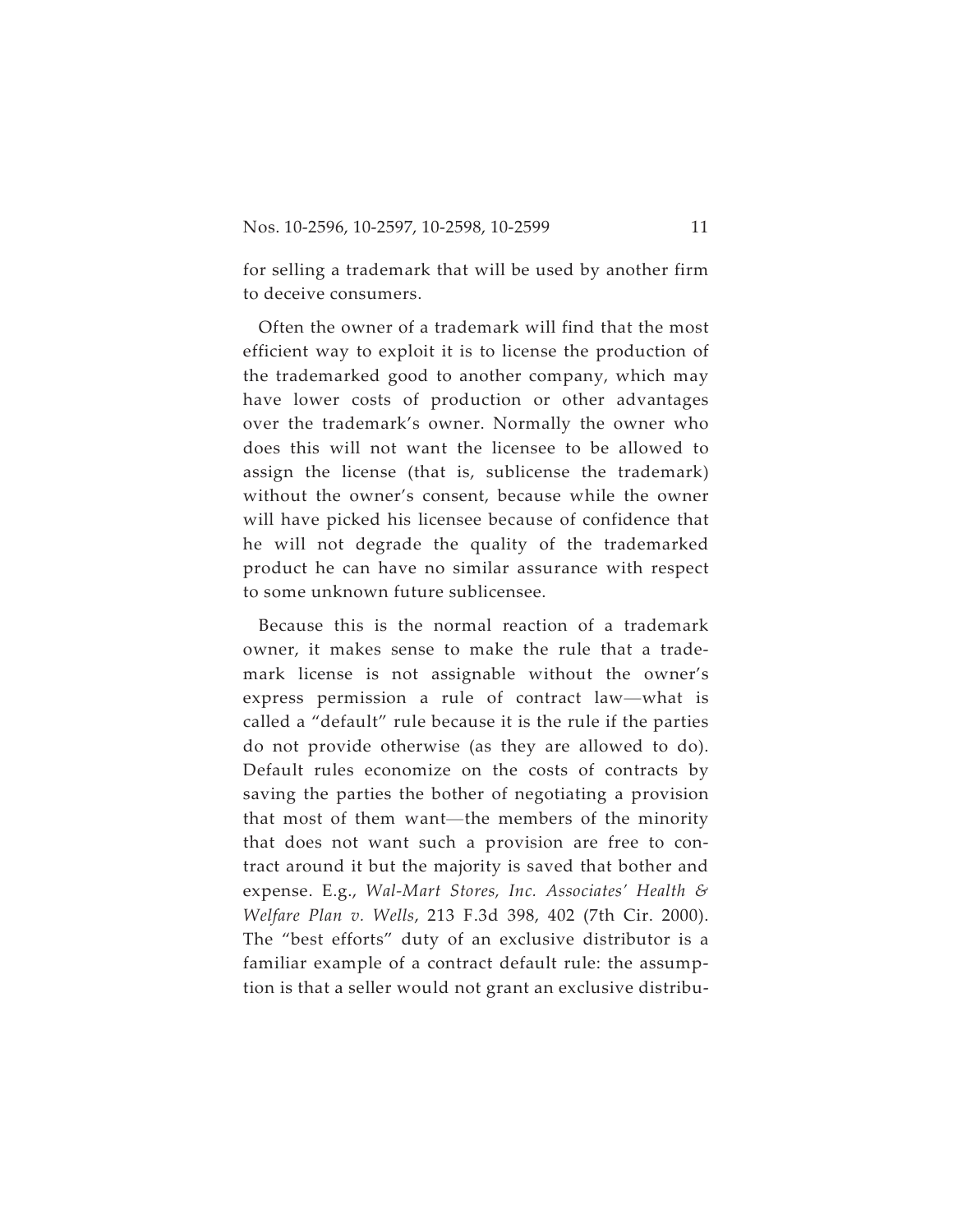torship without requiring the distributor to use his best efforts to promote the seller's brand, so in the absence of an express provision to the contrary a best-efforts requirement is read into every exclusive distributorship. E.g., *Classic Cheesecake Co. v. JPMorgan Chase Bank, N.A.*, 546 F.3d 839, 845-46 (7th Cir. 2008); *Wood v. Lucy, Lady Duff-Gordon*, 118 N.E. 214, 214-15 (N.Y. 1917) (Cardozo, J.). The rule that trademark licenses are not assignable in the absence of a provision authorizing assignment is a similarly sensible default rule.

Since there is no such provision in the contract between Western and Blue, Blue could not have assigned the contract without Western's permission before July 1, 2003, when the trademark sublicense that Western had given Blue expired. But the assignment of the contract, of which the sublicense was a provision, to the purchasers came years later. Western, however, argues that the sublicense did not expire that Western had given Blue expired. But the assignment of the contract, of which the sublicense was a provision, to the purchasers came years later. Western, however, argues that the sublicense did not expire when it appe the contract, which survived the expiration of the sublicense, were actually a continuation of the tradeever, argues that the sublicense did not expire<br>when it appeared to—that the services provisions of<br>the contract, which survived the expiration of the<br>sublicense, were actually a continuation of the trade-<br>mark sublicense but that, Western argues, should be good enough.

We don't agree that those provisions constituted any sort of trademark license. The contract is explicit that after the expiration of the sublicense to Blue to sell Jag Jeans and pay a license fee to Western the rights in the trademark revert to Western; all the trademarked apparel held by Blue has to be returned to Western; Jag Jeans would henceforth be priced and sold by Western;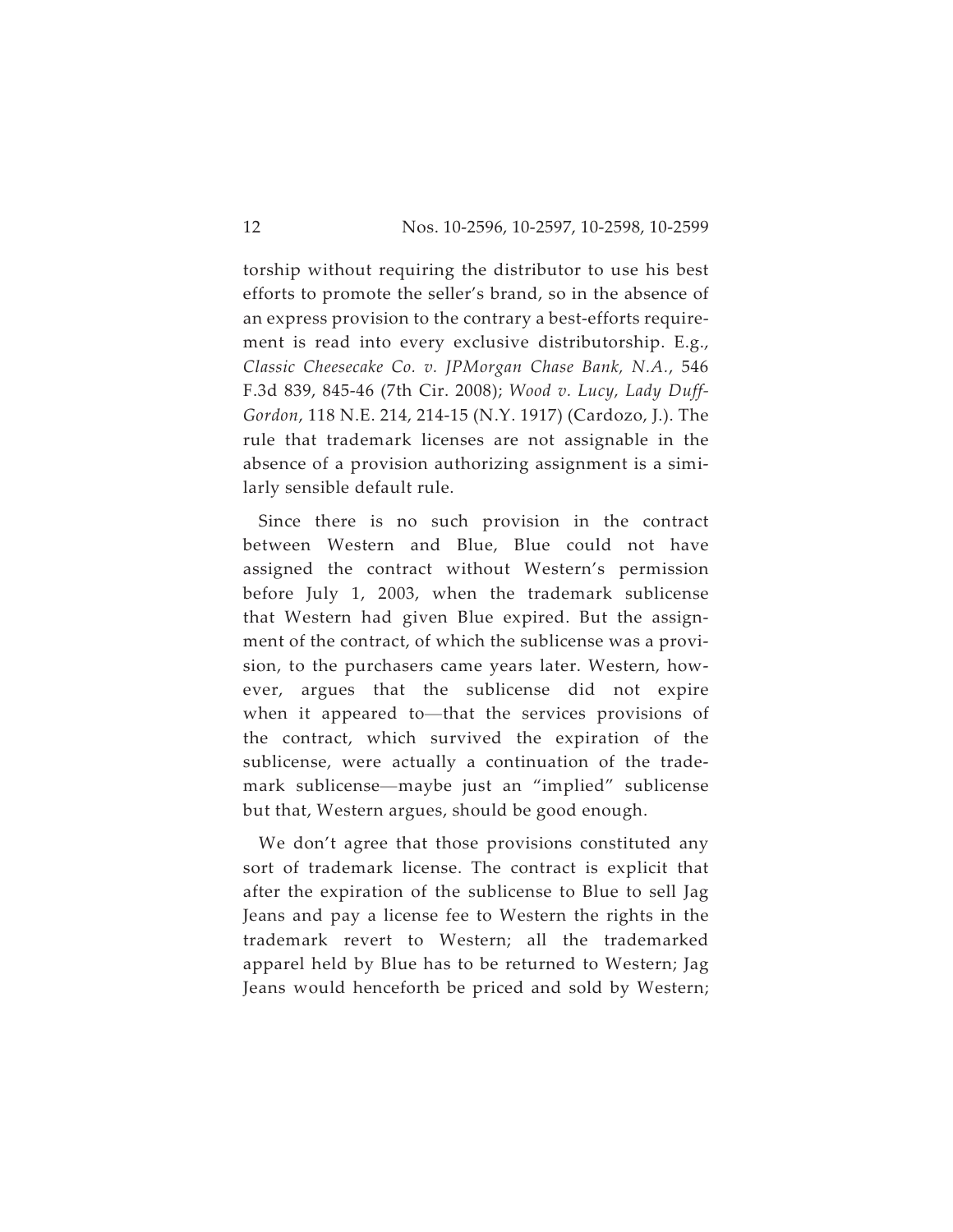and the license fee would be replaced by a fee for specific services rendered by Blue. The services were extensive, but Western retained control over "all other aspects of the production and sale of the Trademarked Apparel," and these were, as our quotations from the contract should have made clear, also extensive.

A trademark owner (or, in this case, a trademark licensee) might delegate so much responsibility to the service provider as to lose the right or power to assure the quality of the trademarked brand, and then he would lose the trademark (or his license). *Eva's Bridal Ltd. v. Halanick Enterprises, Inc.*, 639 F.3d 788, 790-91 (7th Cir. 2011); *Draeger Oil Co. v. Uno-Ven Co.*, 314 F.3d 299, 300- 01 (7th Cir. 2002); *Twentieth Century Fox Film Corp. v. Marvel Enterprises, Inc.*, 277 F.3d 253, 259 (2d Cir. 2002); *Tumblebus, Inc. v. Cranmer*, 399 F.3d 754, 764-65 (6th Cir. 2005). He would have granted, as some cases say, a "naked license," or in this case a naked sublicense, which would be the equivalent of a trademark owner's selling his trademark in gross. "Trademark law requires that 'decisionmaking authority over quality remains with the owner of the mark.' *Restatement* [*(Third) of Unfair Competition*] § 33 comment c [(1995)]. How much authority is enough can't be answered generally; the nature of the business, and customers' expectations, both matter. Ours is the extreme case: plaintiffs had, and exercised, *no* authority over the appearance and operations of defendants' business, or even over what inventory to carry or avoid. That is the paradigm of a naked license." *Eva's Bridal Ltd. v. Halanick Enterprises, Inc.*, *supra*, 639 F.3d at 791 (emphasis in original).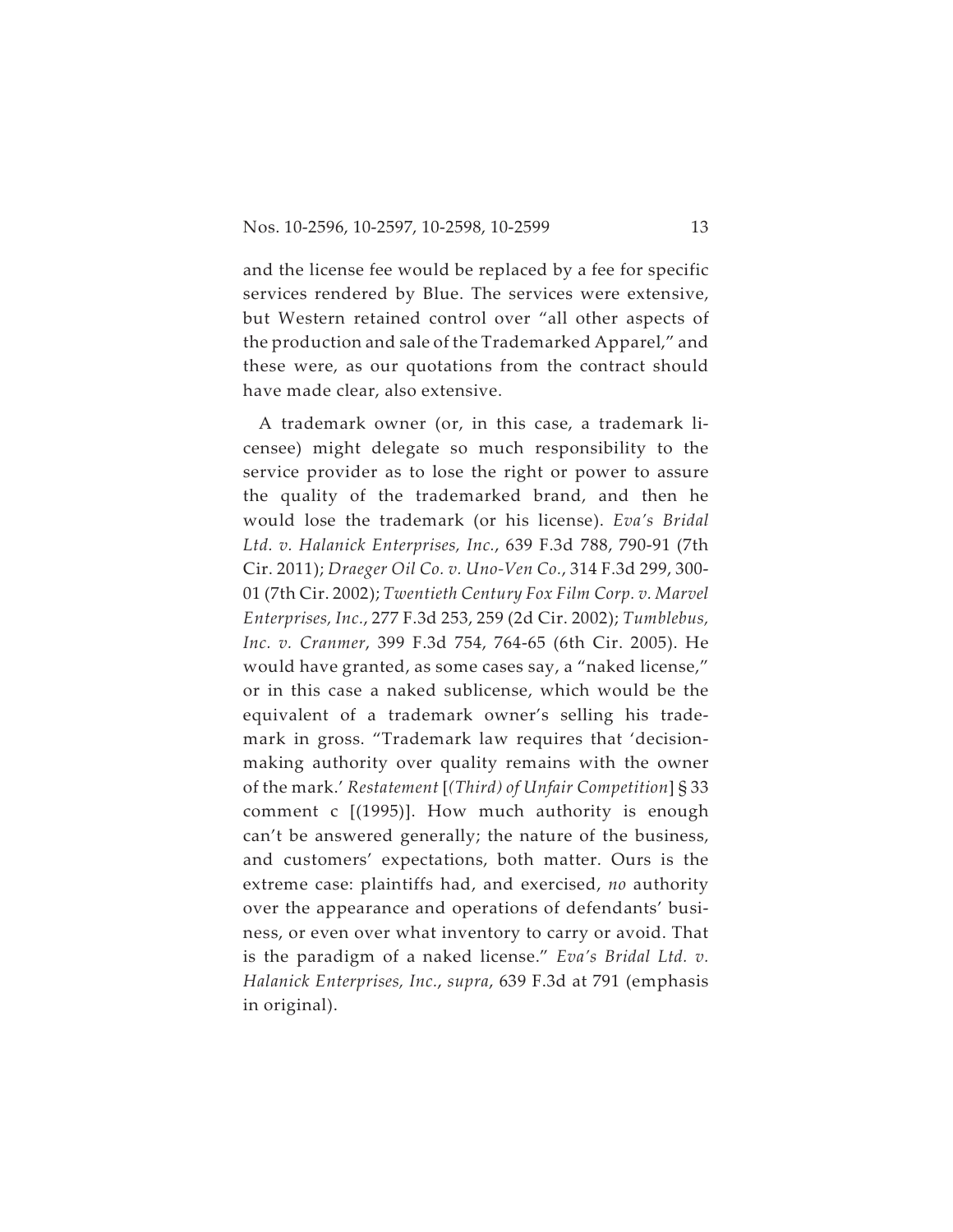But of course Western is not arguing that it lost its license by delegating too much responsibility for the product to Blue in the service agreement (no longer services provision*s*, because after the sublicense expired all that was left was a contract for services); it is arguing that it retained the license and merely sub-<br>licensed it, and it professes to be fearful that the "s pired all that was left was a contract for services); it is arguing that it retained the license and merely sublicensed it, and it professes to be fearful that the Blue's assets, who are the assignees of the service agree-"sublicensees" (as it deems them)—the purchasers of Blue's assets, who are the assignees of the service agreement—won't keep up the quality of the trademarked product; consumers will be deceived and eventually will retaliate against Western, which may forfeit its license for failing to maintain consistent quality. (As to what the consequences might be for Jag Licensing LLC, the trademark's owner, we needn't speculate.)

But if the service agreement is really a trademark license, why did the contract distinguish between a trademark license and a service agreement and make the former expire in 2003? Western has been unable to answer that question. Maybe a contract regarding a trademark could be a trademark license for some purposes but not others, but this is not argued and we are reluctant to go down that dark path. There is no good reason for courts to wrestle with classification issues in contract cases when it is easy for the contracting parties to resolve the issues themselves. If Western wanted to prevent Blue from assigning the service contract to another firm without Western's permission, all it had to do was get Blue to agree to designate the contract as a trademark sublicense, thus triggering the default rule that we have discussed and